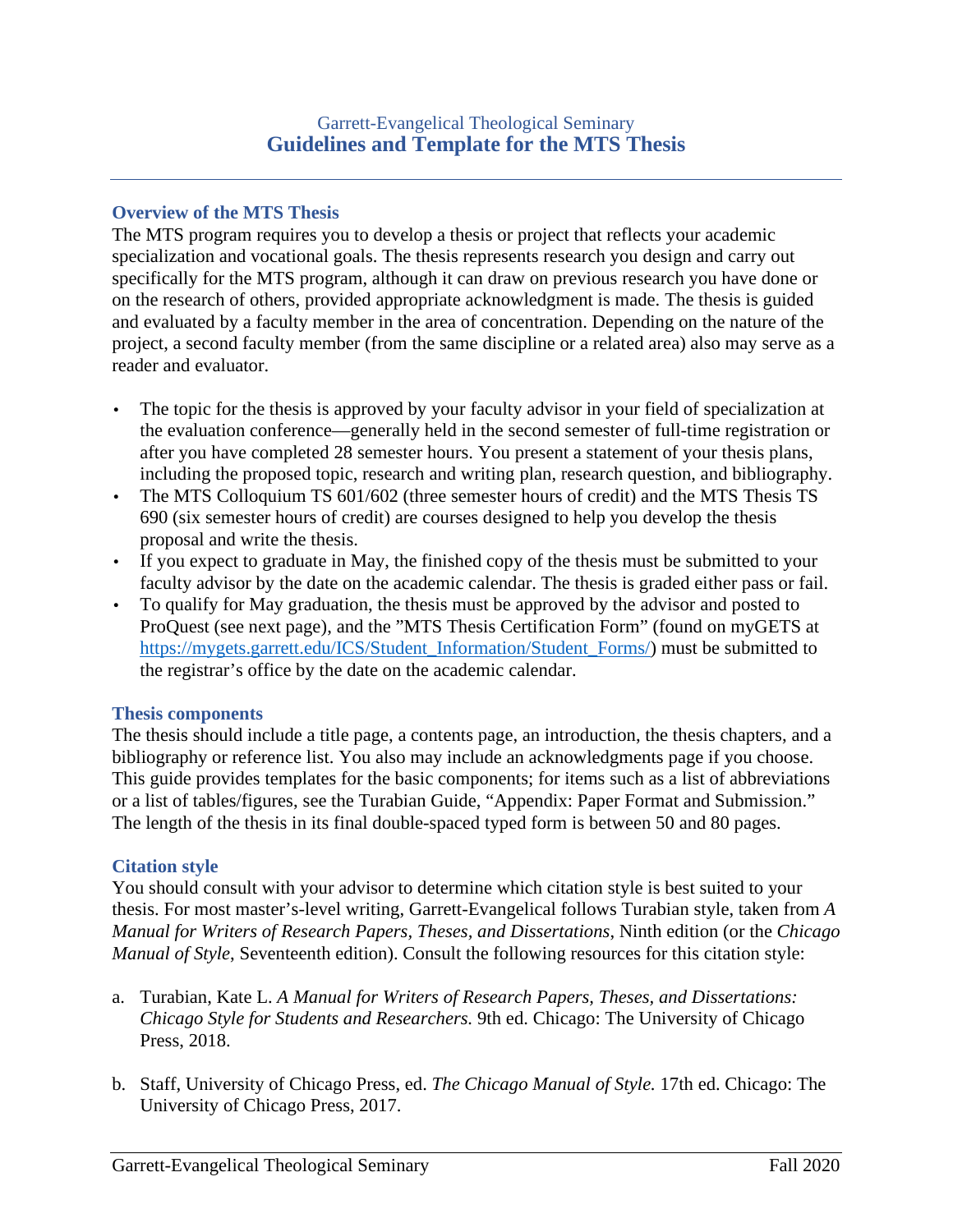- c. Online resource: Turabian Citation Quick Guide, https://www.chicagomanualofstyle.org/turabian/turabian-notes-and-bibliography-citationquick-guide.html.
- d. Online resource: Chicago-style Citation Quick Guide, https://www.chicagomanualofstyle.org/tools\_citationguide.html

Students working in specific fields may use other citation styles as recommended by their advisors. For example, students in biblical studies may use *The SBL Handbook of Style*, Second edition (2014), and those working in pastoral care/pastoral psychology may use the *Publication Manual of the American Psychological Association,* Seventh edition (2020).

- a. Society of Biblical Literature. *The SBL Handbook of Style: For Biblical Studies and Related Disciplines*. 2nd ed. Atlanta: SBL Press, 2014.
- b. American Psychological Association. (2019). *Publication Manual of the American Psychological Association*. (7th ed.). American Psychological Association.

Your advisor will recommend which guidelines to use based on the standards of their learned societies or their preferences for one of the systems above. All footnotes, endnotes, reference citations, and bibliographies or reference lists should conform to one of the above styles or another recommended by your faculty advisor.

# **Formatting and layout**

The thesis should be formatted according to the following guidelines. The second section of this guide provides a template to use in formatting the thesis; you can copy the template pages of the guide and use them to begin formatting your thesis.

# *Margins*

Leave a margin of one inch on all edges of the text. The one-inch margin also applies to headers/footers, footnotes, and images.

# *Font and size*

Your thesis should be written in 12 pt. Times New Roman or another readable font such as Arial.

# *Spacing and indentation*

The text should be double-spaced except for block quotations, footnotes, captions, bibliography entries, and long headings. Each of these should be single-spaced, but with a blank line added between items. Put only one space, not two, between sentences. Each new paragraph should be indented one-half inch using the tab function instead of spacing. To start a new page, insert page breaks instead of line spaces. To begin a new chapter, insert a section break.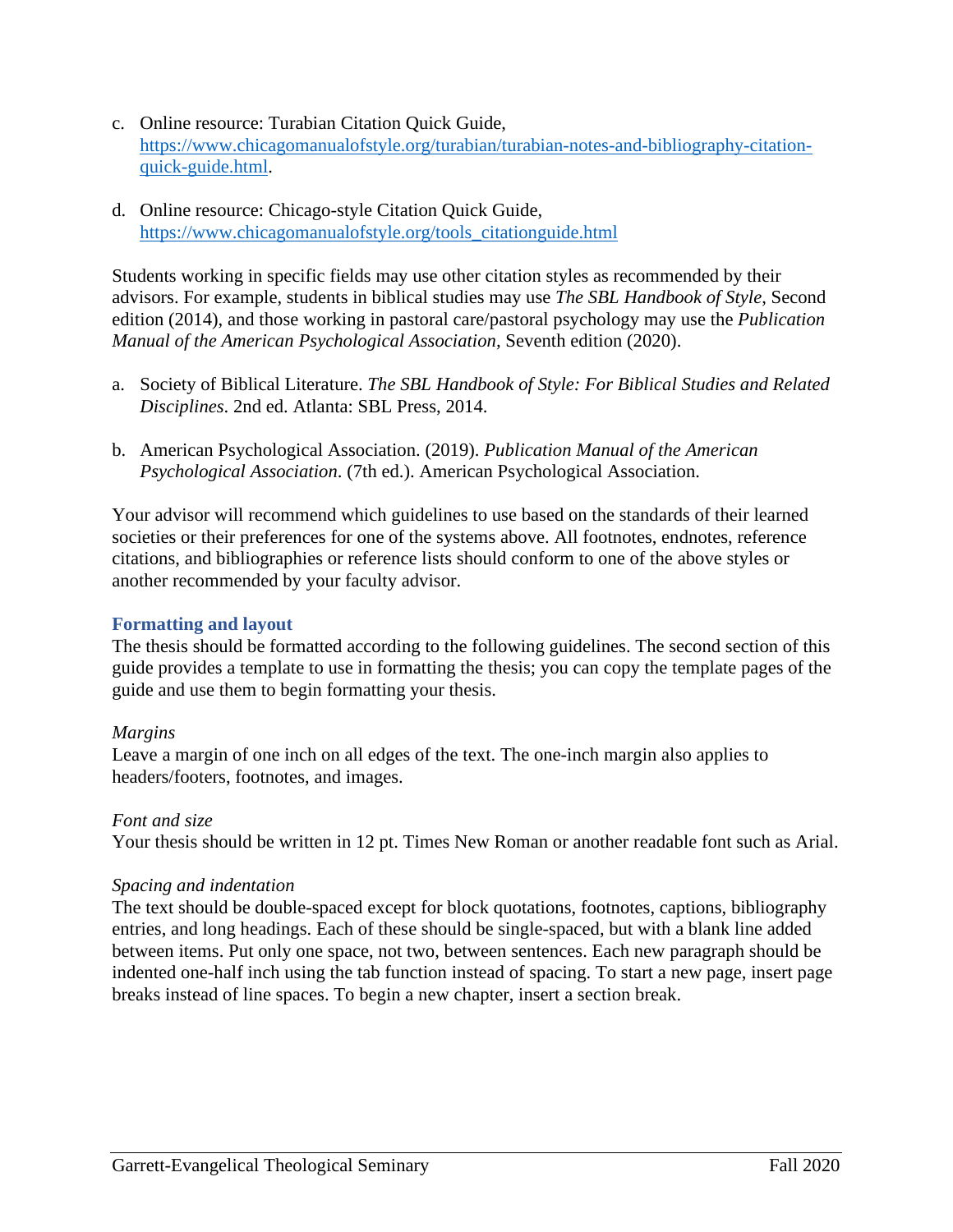## *Heads and subheads*

Format all chapter headings consistently. If there are subsections within a chapter, each one may have a title (a subhead); be sure to distinguish between different levels. If the chapter title is bold, upper-case, and centered, your first-level subhead could be upper-and-lower-case bold, left justified. The next level head could be upper-and-lower-case italic, left justified.

## *Pagination*

No number should appear on the title page or the contents page. The rest of the text pages including introduction, thesis chapters, and bibliography or reference list—should be numbered with Arabic numerals, beginning with 1 and running consecutively until the end. Page numbers should be centered at the foot of the page, at least three-fourths of an inch from the bottom edge.

For other questions on formatting, see Turabian, "Appendix: Paper Format and Submission."

## **Editing and proofreading**

If you need editing or proofreading assistance from the Writing Center, submit your thesis at least two weeks prior to the deadline for submission to the advisor. After reviewing the final draft, the advisor may recommend editing or proofreading prior to posting on ProQuest; if so, submit your thesis to the Writing Center at least two weeks prior to the final posting deadline.

## **Final review**

Before submitting your thesis to your advisor—or to the Writing Center for editing and proofreading—be sure to do a final review and ask yourself the following questions:

 $\Box$  Are grammar, spelling, and punctuation correct?

- $\Box$  Are chapter titles and page numbers on the Contents page accurate?
- $\Box$  Are key words/phrases or non-English words/phrases treated consistently?
- $\Box$  Are citations included for *every* quote and paraphrase?
- $\Box$  Are footnotes complete and following proper citation style?
- $\Box$  Is the bibliography complete and following proper citation style?
- $\Box$  Are authors' names in the bibliography in alphabetical order?
- $\Box$  Are heads and subheads formatted correctly and consistently?
- $\Box$  Is spacing consistent (regular line spacing, block excerpts, bulleted/numbered lists)?
- $\Box$  Are all components formatted consistently (regular text, block quotations, footnotes, etc.)?

## **Submitting to ProQuest**

The seminary now requires the use of ProQuest to publish all MTS theses, DMin projects, and PhD dissertations. ProQuest makes the academic work available in a full-text format through online academic search engines, provides electronic copies to our library, and offers printing in book format as an optional service. After final approval from the advisor, students should post the thesis to ProQuest through a special web portal: http://www.etdadmin.com/cgibin/school?siteId=217. Students are only required to submit the dissertation for Basic Publishing; students can choose additional copies and options. All fees for the service are collected by ProQuest at time of submission. This cost is subject to change at ProQuest's discretion.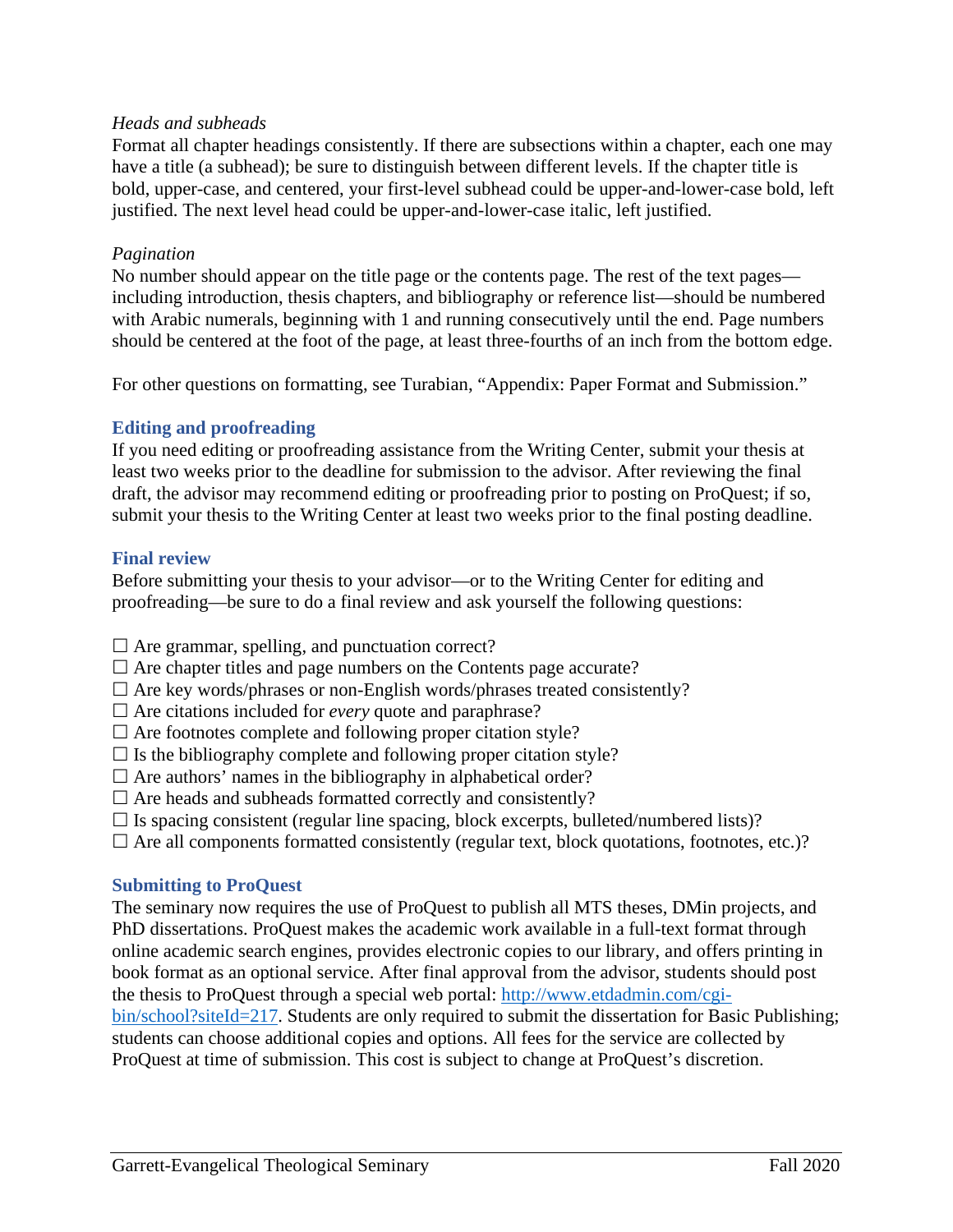*(Follow this spacing for your title page. No page number appears at the bottom of this page.)* 

# GARRETT-EVANGELICAL THEOLOGICAL SEMINARY

YOUR THESIS TITLE

A **THESIS** 

# Submitted in Partial Fulfillment of the Requirements

for the degree

# MASTER OF THEOLOGICAL STUDIES

Field of\_\_\_\_\_\_\_\_\_\_\_\_\_\_\_

By

Your full name

Evanston, Illinois

Date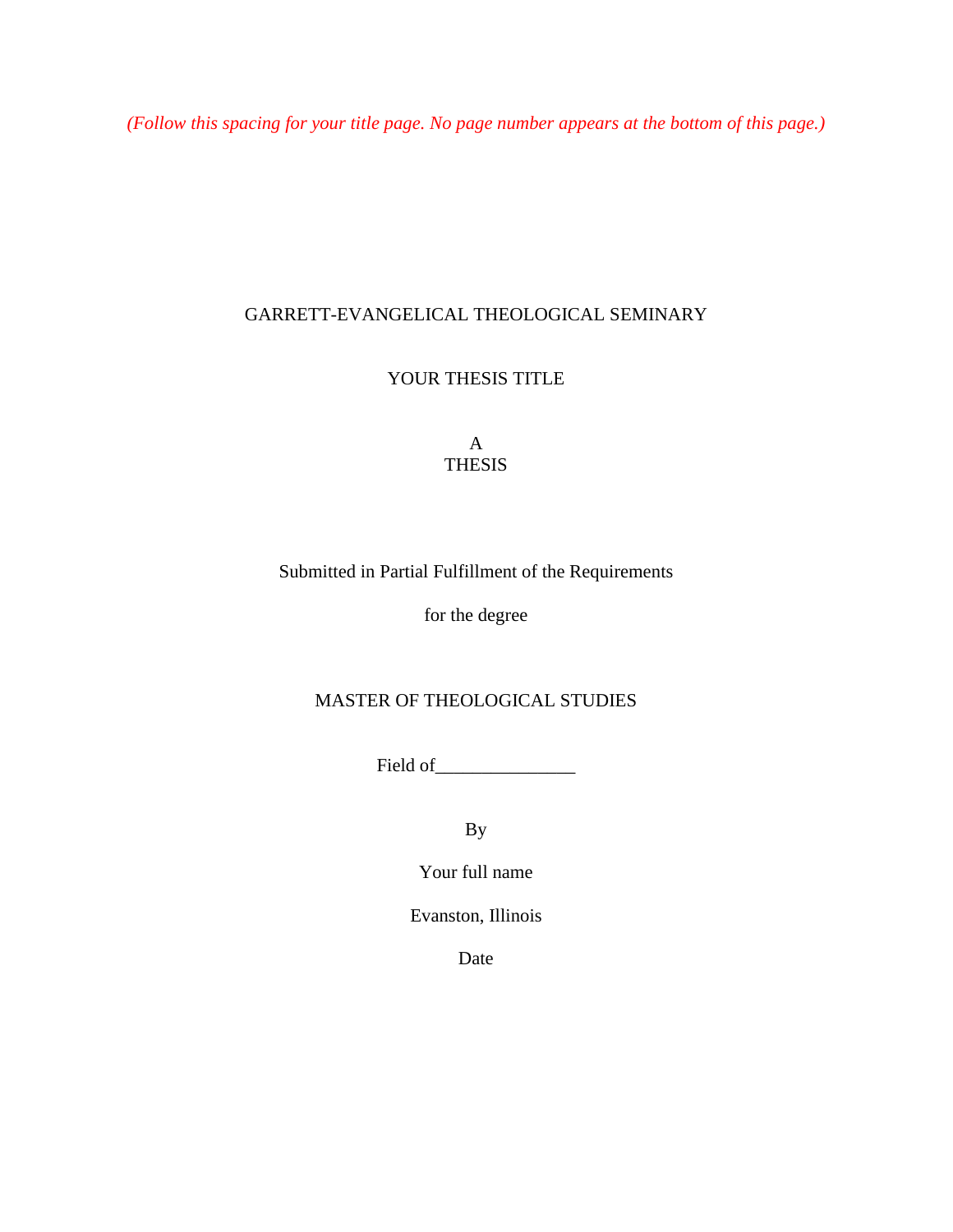(Page head should appear on the first line, and all type under that should be double-spaced. Tabs already are set for the dotted lines; simply fill in your chapter titles and page numbers. No page number appears at the bottom of this page.)

# **CONTENTS**

| Appendices |  |
|------------|--|
|            |  |
|            |  |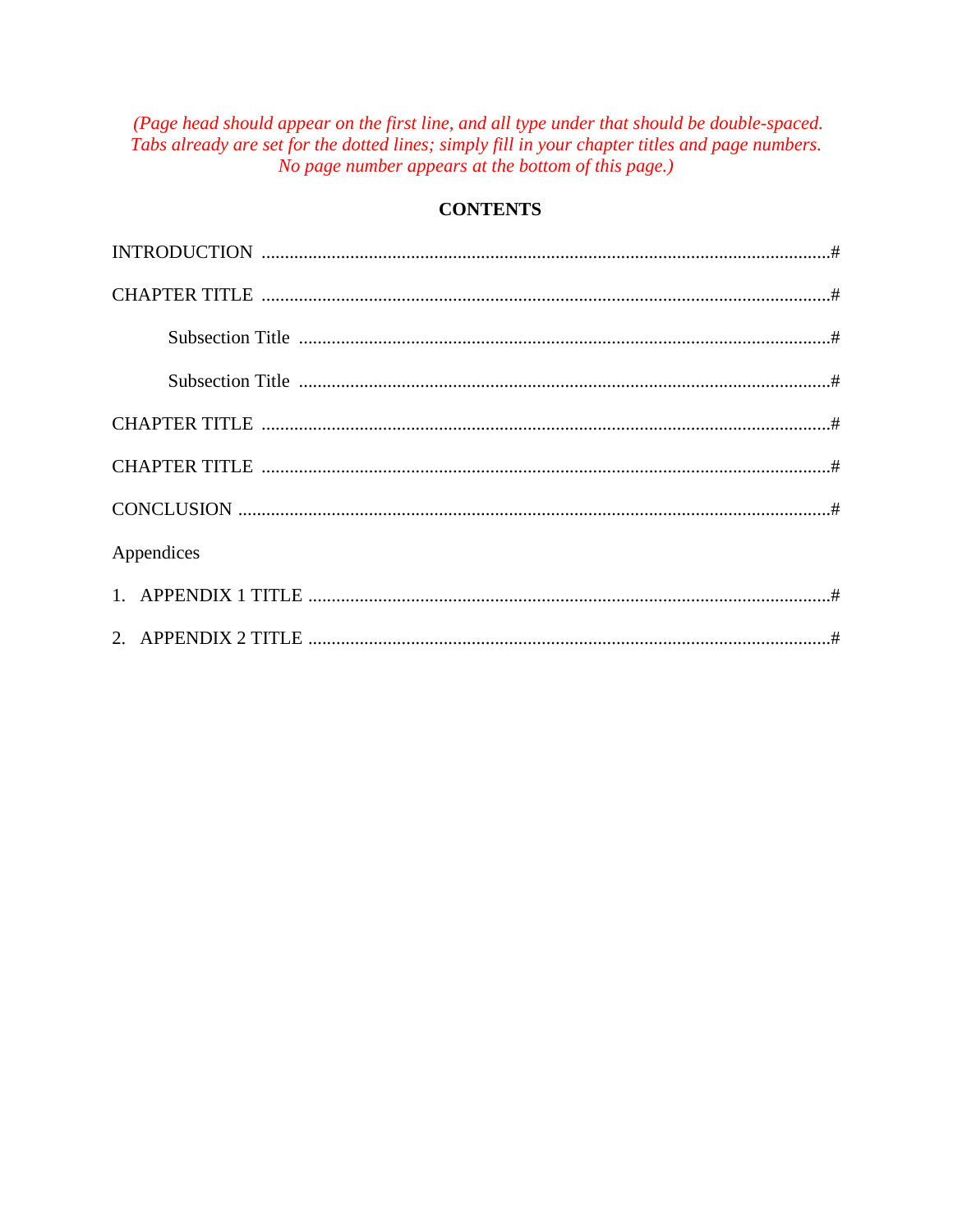#### **INTRODUCTION**

The page heading should appear on the first line, in upper-case bold to match entries on the contents page. Body text should be double-spaced except for block quotations, notes, captions, and long headings. Each of these should be single-spaced, but with a blank line between items. Here's an example of a block quotation, single-spaced, with no quotation marks:

Present a prose quotation of five or more lines as a block quotation. Introduce the quotation in your own words in the text. If you introduce the quotation with a complete sentence, end the sentence with a colon. If you use an attribution phrase such as *notes*, *claims*, *argues*, or *according to* along with the author's name, end the phrase with a comma. If you weave the quotation into the syntax of your sentence, do not use any punctuation before the quotation if no punctuation would ordinarily appear there.<sup>1</sup>

### **Chapter Subsections**

If there are subsections in a chapter, set off each with a separate subhead. If the chapter

title is upper-case bold, centered, your first-level subhead could be upper-and-lower-case bold,

left justified. The next level head could be upper-and-lower-case italic, left justified.

#### *Citing Your Sources*

Remember to cite your sources.<sup>2</sup> Footnotes are single-spaced, but there should be one

blank line between each. The first line of each footnote is indented one-half inch.<sup>3</sup>

### *Page Numbering*

The first page of the introduction begins with Arabic number 1 and numbering continues

to the end of the document. The title page and contents pages do not need numbers. The page number is centered at the foot of the page, at least three-quarters of an inch from bottom edge.

<sup>&</sup>lt;sup>1</sup> Kate L. Turabian, *A Manual for Writers of Research Papers, Theses, and Dissertations: Chicago Style for Students and Researchers*, 9th ed. (Chicago: The University of Chicago Press, 2018), 361.

<sup>&</sup>lt;sup>2</sup> Stephen J. Patterson, *The God of Jesus: The Historical Jesus and the Search for Meaning* (Harrisburg, PA: Trinity Press International, 1998), 156.

<sup>3</sup> Gerd Ludemann and Martina Janssen, *Suppressed Prayers: Gnostic Spirituality in Early Christianity*  (Harrisburg, PA: Trinity Press International, 1998), 73.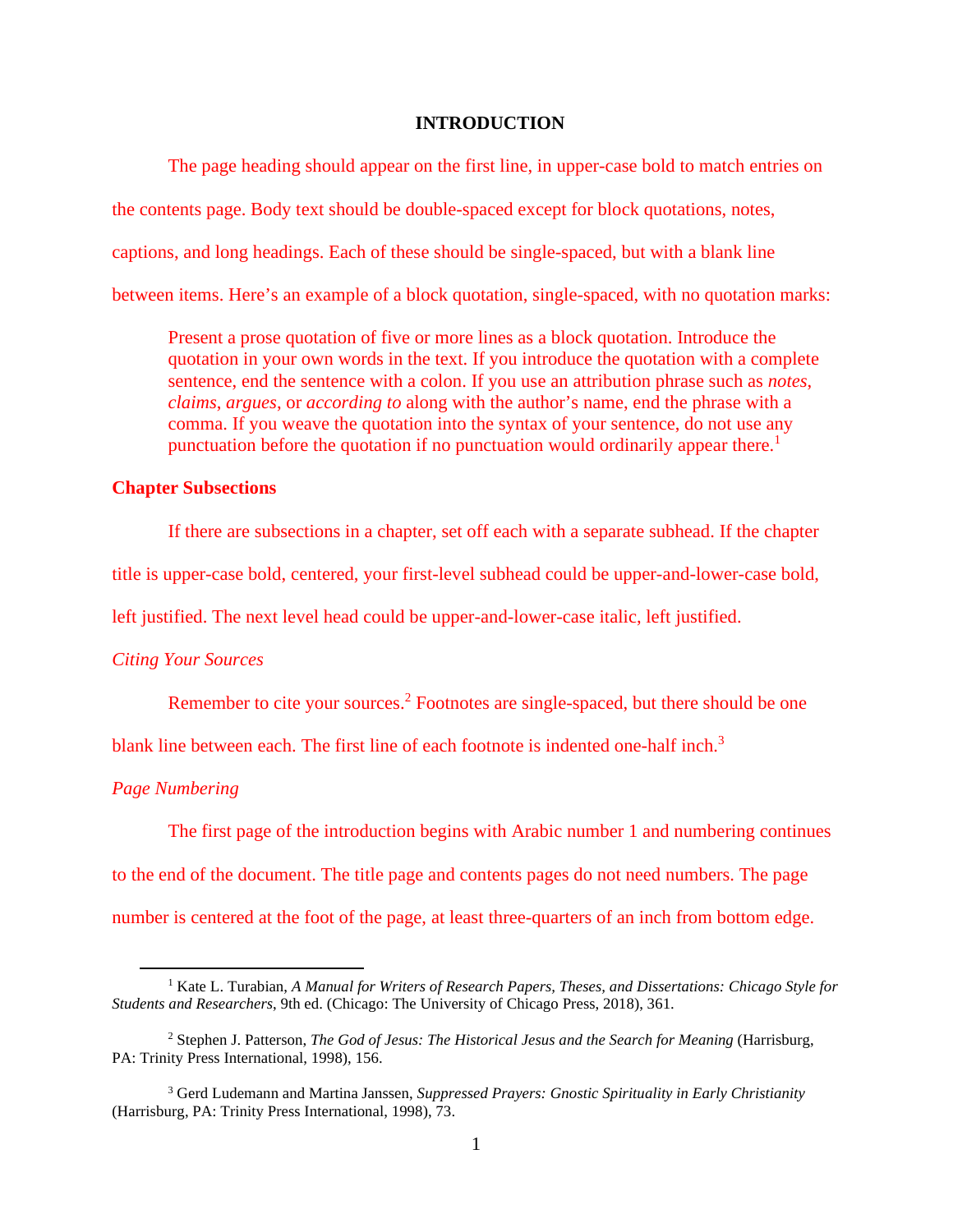#### **CHAPTER ONE**

#### **TITLE**

Chapter numbers and titles should start at the top of a new page. The first line of each new paragraph should be indented one-half inch using the tab function (not spacing) or by following these steps:

- 1. Choose "Select All" from the Editing menu on the Home tab.
- 2. Place your cursor on the Paragraph menu on the Home tab.
- 3. Click on the arrow in the right corner of the Paragraph menu.
- 4. Look under the "Special" drop-down menu in the Indentation section.
- 5. Select "First Line."
- 6. This setting automatically indents the first line of a new paragraph.

To start a new page, insert page breaks instead of line spaces. When beginning a new chapter, however, *do not use page breaks!* Instead, use section breaks. This is important for numbering pages when you are finished writing. Page numbers should be the very last thing you do to your thesis, after all revisions, edits, and proofreading. To insert a section break, place your cursor at the end of the last line of text before the needed break, then:

- 1. Click on the "Layout" tab in the menu at the top of the page.
- 2. Click on the arrow next to "Breaks."
- 3. Under "Section Breaks," click "Next Page."